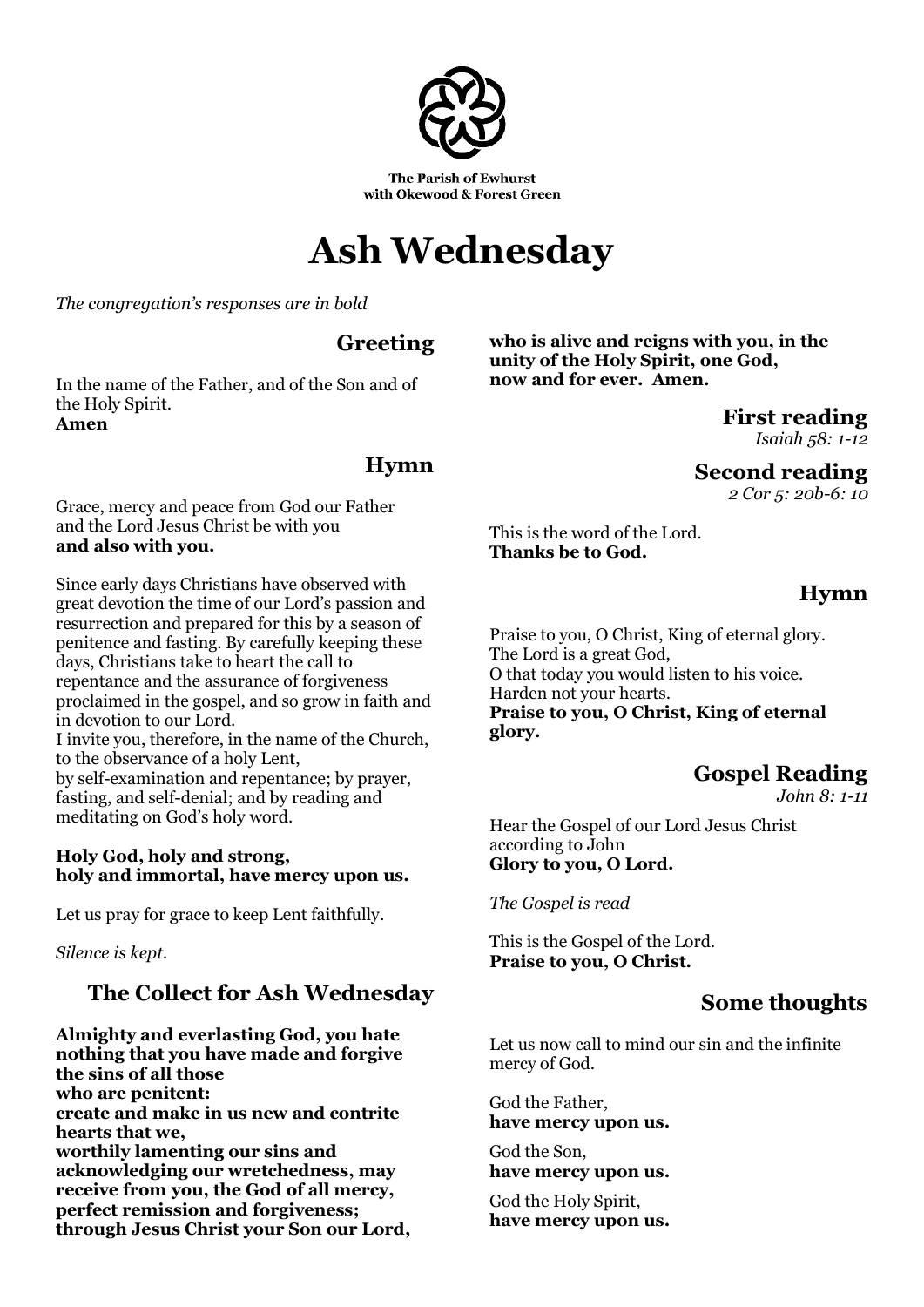From all evil and mischief; from pride, vanity, and hypocrisy; from envy, hatred, and malice; and from all evil intent, **good Lord, deliver us.** 

From sloth, worldliness and love of money; from hardness of heart and contempt for your word and your laws, **good Lord, deliver us.** 

From sins of body and mind; from the deceits of the world, the flesh and the devil, **good Lord, deliver us.** 

In all times of sorrow; in all times of joy; in the hour of death, and at the day of judgement, **good Lord, deliver us.** 

By the mystery of your holy incarnation; by your birth, childhood and obedience; by your baptism, fasting and temptation, **good Lord, deliver us.** 

By your ministry in word and work; by your mighty acts of power; and by your preaching of the kingdom, **good Lord, deliver us.** 

By your agony and trial; by your cross and passion; and by your precious death and burial, **good Lord, deliver us.** 

By your mighty resurrection; by your glorious ascension; and by your sending of the Holy Spirit, **good Lord, deliver us.** 

Give us true repentance; forgive us our sins of negligence and ignorance and our deliberate sins; and grant us the grace of your Holy Spirit to amend our lives according to your holy word.

### **Holy God, holy and strong, holy and immortal, have mercy upon us.**

### *Silence is kept.*

People of God, I invite you to receive these ashes as a sign of the spirit of penitence with which we shall keep this season of Lent.

God our Father, you create us from the dust of the earth:

grant that these ashes may be for us a sign of our penitence and a symbol of our mortality; for it is by your grace alone that we receive eternal life in Jesus Christ our Saviour.

### **Amen.**

# **The Imposition of Ashes**

Remember that you are dust, and to dust you shall return. Turn away from sin and be faithful to Christ.

The Lord enrich you with his grace, and nourish you with his blessing; the Lord defend you in trouble and keep you from all evil; the Lord accept your prayers, and absolve you from your offences, for the sake of Jesus Christ, our Saviour. **Amen.** 

# **Hymn**

**Merciful Father, turn us from sin to faithfulness And from disobedience to love and prepare us to celebrate The death and resurrection of Christ our Saviour Who is alive and reigns, now and for ever. Amen.** 

### *The Eucharistic Prayer*

The Lord is here. **His Spirit is with us.**  Lift up your hearts. **We lift them to the Lord.**  Let us give thanks to the Lord our God. **It is right to give thanks and praise.** 

### *Here follows a Proper Preface*

Therefore with angels and archangels, and with all the company of heaven, we proclaim your great and glorious name, for ever praising you and saying*:* 

**Holy, holy, holy Lord, God of power and might, heaven and earth are full of your glory. Hosanna in the highest. Blessed is he who comes in the name of the Lord. Hosanna in the highest.** 

Lord, you are holy indeed, the source of all holiness; grant that by the power of your Holy Spirit, and according to your holy will, these gifts of bread and wine may be to us the body and blood of our Lord Jesus Christ; who, in the same night that he was betrayed, took bread and gave you thanks; he broke it and gave it to his disciples, saying: Take, eat; this is my body which is given for you; do this in remembrance of me.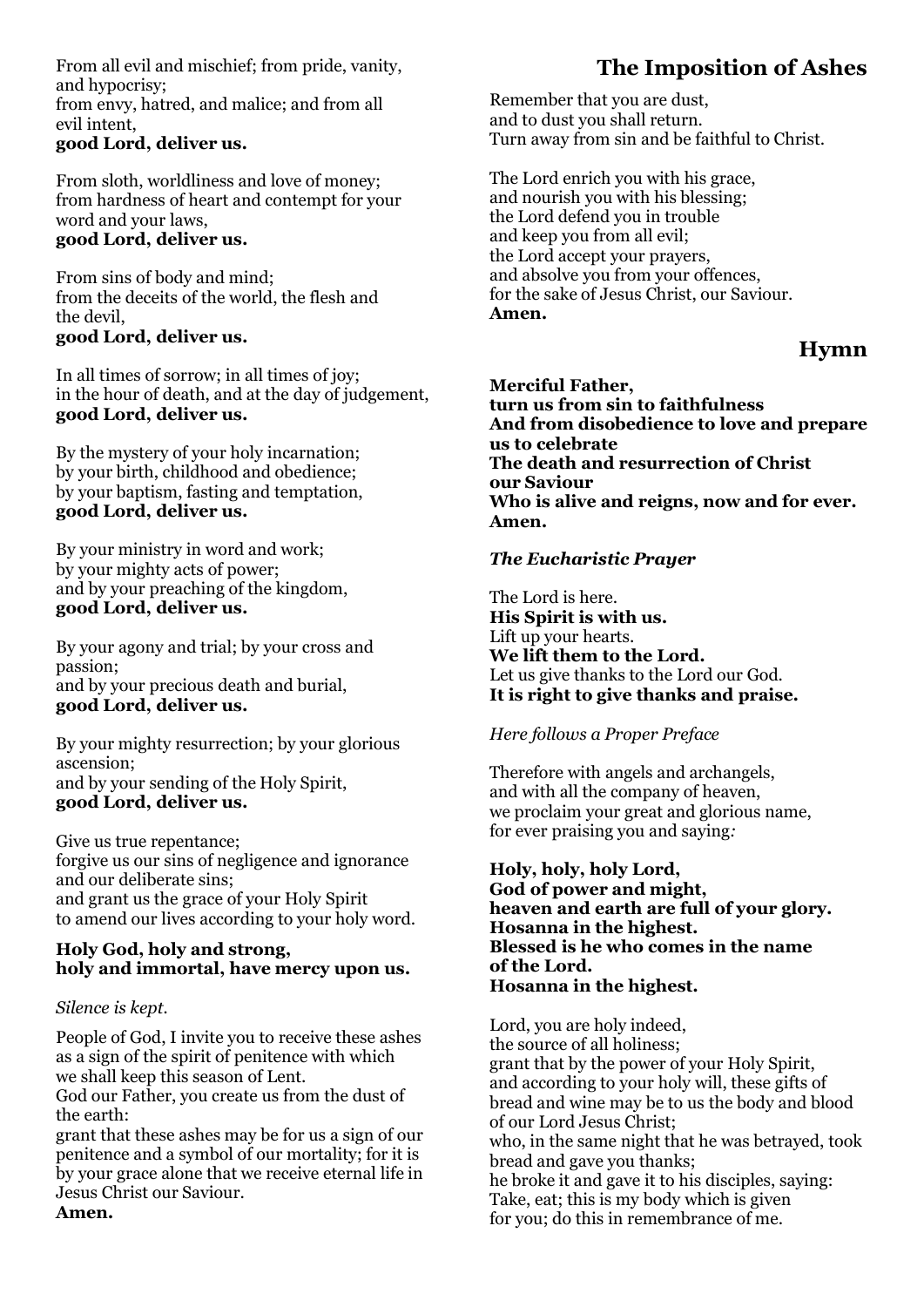In the same way, after supper he took the cup and gave you thanks; he gave it to them, saying: Drink this, all of you; this is my blood of the new covenant, which is shed for you and for many for the forgiveness of sins. Do this, as often as you drink it, in remembrance of me. Great is the mystery of faith: **Christ has died: Christ is risen: Christ will come again.**  And so, Father, calling to mind his death

on the cross, his perfect sacrifice made once for the sins of the

whole world; rejoicing in his mighty resurrection and glorious ascension,

and looking for his coming in glory,

we celebrate this memorial of our redemption. As we offer you this our sacrifice of praise and thanksgiving,

we bring before you this bread and this cup and we thank you for counting us worthy to stand in your presence and serve you. Send the Holy Spirit on your people and gather into one in your kingdom all who share this one bread and one cup, so that we, in the company of all the saints*,*  may praise and glorify you for ever, through Jesus Christ our Lord; by whom, and with whom, and in whom, in the unity of the Holy Spirit, all honour and glory be yours, almighty Father, for ever and ever.

**Amen.** 

### *The Lord's Prayer*

Lord Jesus, remember us in your kingdom and teach us to pray.

**Our Father in heaven, hallowed be your name, your kingdom come, your will be done, on earth as in heaven. Give us today our daily bread. Forgive us our sins as we forgive those who sin against us. Lead us not into temptation but deliver us from evil. For the kingdom, the power, and the glory are yours now and for ever. Amen.** 

### *Breaking of the Bread*

We break this bread to share in the body of Christ. **Though we are many, we are one body, because we all share in one bread.** 

Every time we eat this bread and drink this cup **we proclaim the Lord's death until he comes.**

# **Agnus Dei**

**Jesus, Lamb of God, have mercy on us. Jesus, bearer of our sins, have mercy on us. Jesus, redeemer of the world, grant us peace.** 

# **Prayer of humble access**

**We do not presume to come to this your table, merciful Lord, trusting in our own righteousness,**

**but in your manifold and great mercies. We are not worthy so much as to gather up the crumbs under your table.**

**But you are the same Lord whose nature is always to have mercy.**

**Grant us therefore, gracious Lord, so to eat the flesh of your dear Son Jesus Christ and to drink his blood, that our sinful bodies may be made clean** 

**by his body and our souls washed through his most precious blood, and that we may evermore dwell in him, and he in us. Amen.**

# **Giving of Communion**

Draw near with faith.

Receive the body of our Lord Jesus Christ which he gave for you, and his blood which he shed for you.

Eat and drink in remembrance that he died for you, and feed on him in your hearts by faith with thanksgiving.

# **Prayer after Communion**

Almighty God, you have given your only Son to be for us both a sacrifice for sin and also an example of godly life.

Give us grace that we may always most thankfully receive these his inestimable gifts, and also daily endeavour to follow the blessed steps of his most holy life; through Jesus Christ our Lord. **Amen.**

**God of our pilgrimage, you have fed us with the bread of heaven. Refresh and sustain us as we go forward on our journey, in the name of Jesus Christ our Lord. Amen.**